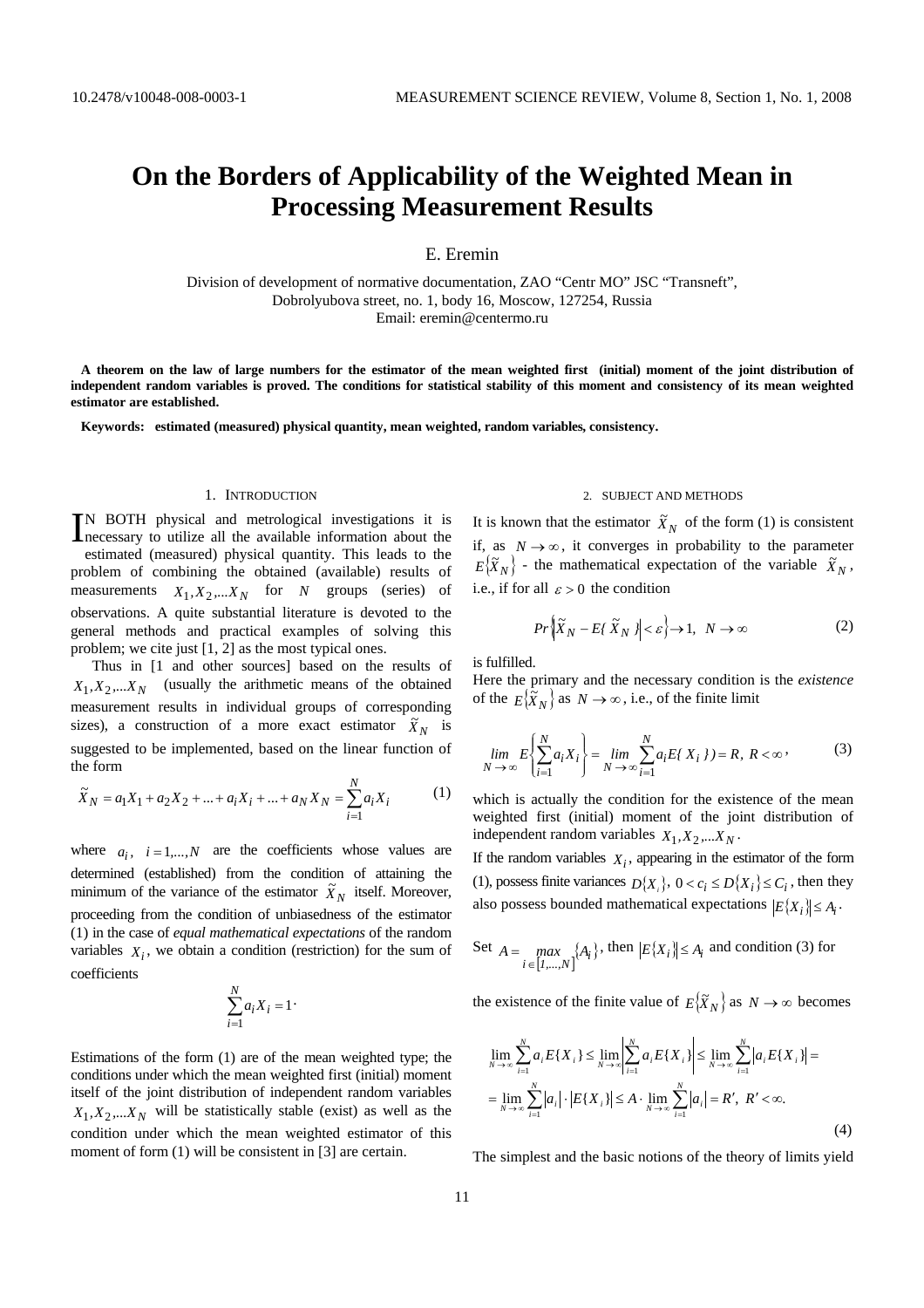the necessity of admitting the condition

$$
\sum_{i=1}^{N} |a_i| = k = Const
$$
\n(5)

for the fulfilment of (4).

If  $X_1, X_2, \ldots, X_N$  are independent, having finite variances

$$
D\{X_i\} = E\Big[X_i - E\{X_i\}\Big]^2\Big\},\ 0 < D\{X_i\} \leq C_i,
$$

then for the estimators of the form (1) and the values of the weights  $|a_i| = |a_j| = k/N$  for any  $\varepsilon > 0$ , we have

$$
\lim_{N \to \infty} Pr \left\{ (a_1 X_1 + \dots + a_N X_N) - (a_1 E(X_1) + \dots + a_N E(X_N) \right\} < \varepsilon \right\} = 1
$$
\n(6)

provided  $\sum_{i=1}^{N} |a_i| = k = Const$ *i*  $\sum |a_i| = k =$  $=1$ is fulfilled.

Hence to prove (6), we use the Bienayme-Chebyshev inequality which connects the probability of deviation of a random variable ξ from its mathematical expectation *E{*ξ *}* by the amount  $x > 0$  and the variance  $D\{\xi\} = E\{\xi - E\{\xi\}\}^2$ as follows

$$
Pr(|\xi - E\{\xi\}| < x) \ge 1 - \frac{D\{\xi\}}{x^2} \tag{7}
$$

Set 
$$
C = \max_{i \in [1,...,N]} \{C_i\}
$$
, then  $D\{\tilde{X}_N\} = \sum_{i=1}^N D\{X_i\} \le NC$ .

For  $|a_i| = |a_i| = k/N$  and taking into account that  $a^2 = |a|^2$ , we obtain from (7) that for any  $\varepsilon > 0$  we shall have

$$
1 \ge Pr\left(\tilde{X}_N - E\left\{\tilde{X}_N\right\} \Big| < \varepsilon\right) \ge 1 - \frac{k^2 D\left\{\tilde{X}_N\right\}}{x^2 N^2} \ge 1 - \frac{k^2 C}{x^2 N} \tag{8}
$$

From (8) for  $k = Const$  and  $N \rightarrow \infty$  we arrive at (6).

## 3. RESULTS

Consider now consistency of the estimators of the form (1) under general assumptions on the values of weight coefficients. Let us take advantage of an inequality (7), which takes

$$
D\{ \tilde{X} \} = \sum_{i=1}^{N} a_i^2 D\{ X_i \} \le C \sum_{i=1}^{N} a_i^2
$$
 into account, where

$$
C = \max_{i \in [I, \dots, N]} \{C_i\} \text{ becomes}
$$
  

$$
1 \ge Pr \left( \tilde{X}_N - E\{ \tilde{X}_N \} \right) < x \ge 1 - C \sum_{i=1}^N a_i^2 / x^2.
$$
 (9)

We shall utilize the connection between the absolute values of the weights and represent the absolute value of an individual, for example the  $a_N$ th, weight in the form  $|a_N| = p \cdot k/N$ , where  $0 < p < N$  and the values of  $|a_i|$  for the remaining  $i = 1, \ldots, (N-1)$  are assumed to be equal. Since

$$
\sum_{i=1}^{N-1} |a_i| = k - p \cdot k / N
$$
 we obtain  $|a_i| = k(N - p) / N(N - 1)$ .

Next, after some straightforward transformations, we have

$$
\sum_{i=1}^{N} a^{2} = \sum_{i=1}^{N} |a_{i}|^{2} = |a_{N}|^{2} + \sum_{i=1}^{N-1} \left[ \frac{k(N-1)}{N(N-1)} \right]^{2} = k^{2} \left[ \frac{1}{N} + \frac{(p-1)^{2}}{N(N-1)} \right]
$$

and for (9) we obtain

$$
1 \ge Pr\left(\left|\widetilde{X}_N - E\left\{\widetilde{X}_N\right\}\right| < x\right) \ge 1 - \frac{Ck^2}{x^2} \left[\frac{1}{N} + \frac{(p-1)^2}{N(N-1)}\right].
$$

In order that (2) be fulfilled, it is necessary that

$$
\lim_{N \to \infty} (p-1)^2 [N(N-1)]^{-1} \to 0
$$

which, in turn, requires that  $(p-1)^2 = o(N(N-1))$  be satisfied [3]. The last condition is fulfilled if, for example,

$$
(p-1)^2 \le [N(N-1)]_r^{\frac{1}{r}}, r > 1.
$$
 (10)

Since the inequality (10) should be fulfilled for the differences of the weights values, we obtain

$$
(|a_N| - |a_i|)^2 = \frac{k^2 (p-1)^2}{(N-1)^2} \le k^2 \left[ N(N-1)^{1-2r} \right]^{\frac{1}{r}}, \quad r > 1
$$

whence to assure consistency of the estimator of the form (1) in the general case follows the requirement concerning the maximal spread of the values of the weight coefficients in the

form 
$$
\max_{i \in [1,...,N]} \{|a_i|\} - \min_{i \in [1,...,N]} \{|a_i|\} \le k \cdot \left[ N(N-1)^{1-2r} \frac{1}{2^r}, r > 1 \right].
$$